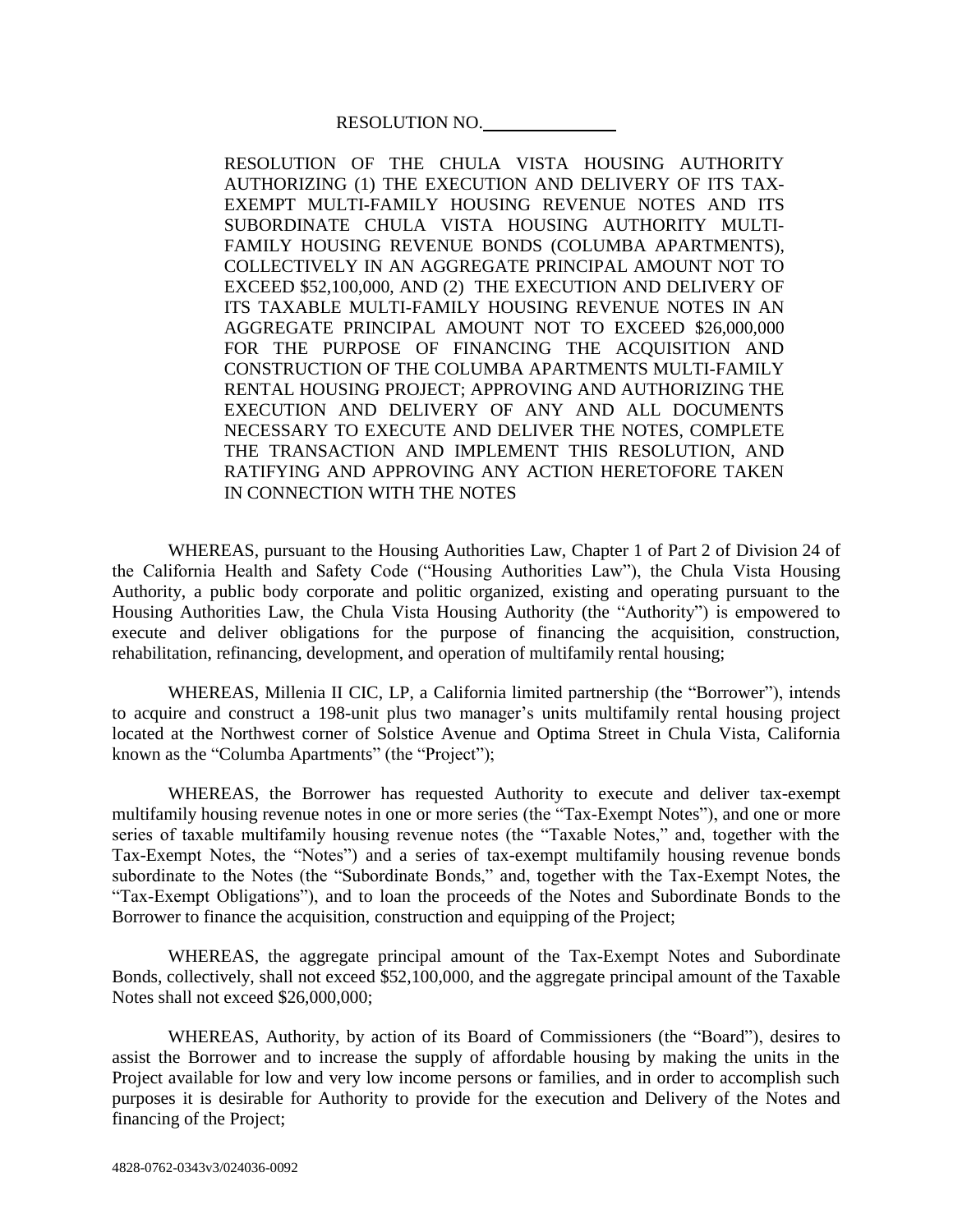Resolution No. Page 2

WHEREAS**,** the Notes will be executed and delivered pursuant to the Funding Loan Agreement (the "Funding Loan Agreement"), by and among the Authority, Citibank, N.A. ("Citibank") and U.S. Bank National Association, as fiscal agent (the "Fiscal Agent"), and the proceeds of the Notes will be loaned to the Borrower pursuant to the Borrower Loan Agreement, between the Authority and the Borrower (the "Borrower Loan Agreement");

WHEREAS, Citibank will act as the Funding Lender under the Funding Loan Agreement;

WHEREAS, the Authority will loan the proceeds of the Notes to the Borrower and the Borrower will use the proceeds of the Notes exclusively to finance the costs of acquisition, construction and equipping of the Project and the costs of executing and delivering the Notes; and

WHEREAS**,** the Subordinate Bonds will be issued pursuant to a Subordinate Indenture of Trust (the "Subordinate Indenture"), between the Authority and U.S. Bank National Association, as subordinate trustee (the "Subordinate Trustee"), and the proceeds of the Subordinate Bonds will be loaned to the Borrower pursuant to the Subordinate Loan Agreement, by and among the Authority, the Borrower and Subordinate Trustee (the Subordinate Loan Agreement");

WHEREAS**,** the Subordinate Bonds shall be purchased by CIC Opportunities Fund II LLC, a California limited liability company (the "Subordinate Bonds Purchaser") pursuant to the terms of the Subordinate Bond Purchase Agreement, by and among the Authority, the Borrower and the Subordinate Bonds Purchaser (the "Subordinate Bond Purchase Agreement");

WHEREAS, the Authority will loan the proceeds of the Subordinate Bonds to the Borrower and the Borrower will use the proceeds of the Subordinate Bonds exclusively to finance the costs of acquisition, construction and equipping of the Project and the costs of issuing the Subordinate Bonds;

WHEREAS, Government Code Section 8869.85 requires a local agency to file an application with the California Debt Limit Allocation Committee ("Committee") prior to the issuance of taxexempt multifamily housing revenue bonds and the Authority has filed such an application;

WHEREAS, the Committee has allocated to the Project \$52,100,000 of the State of California 2021 State ceiling for private activity bonds under Section 146 of the Internal Revenue Code of 1986;

WHEREAS, it is the intent of the Authority to enter into bond documentation to govern the Notes being executed and delivered (collectively, the "Transaction Documents"), including: (1) the Funding Loan Agreement; (2) the Borrower Loan Agreement; (3) a regulatory agreement and declaration of restrictive covenants, by and between the Authority and the Borrower (the "Regulatory Agreement"); (4) the Subordinate Indenture, (5) Subordinate Loan Agreement and (6) Subordinate Bond Purchase Agreement; and

WHEREAS, it appears that each of the documents and instruments described herein now before this meeting is in a substantially appropriate form and is an appropriate instrument to be executed and delivered for the purposes intended.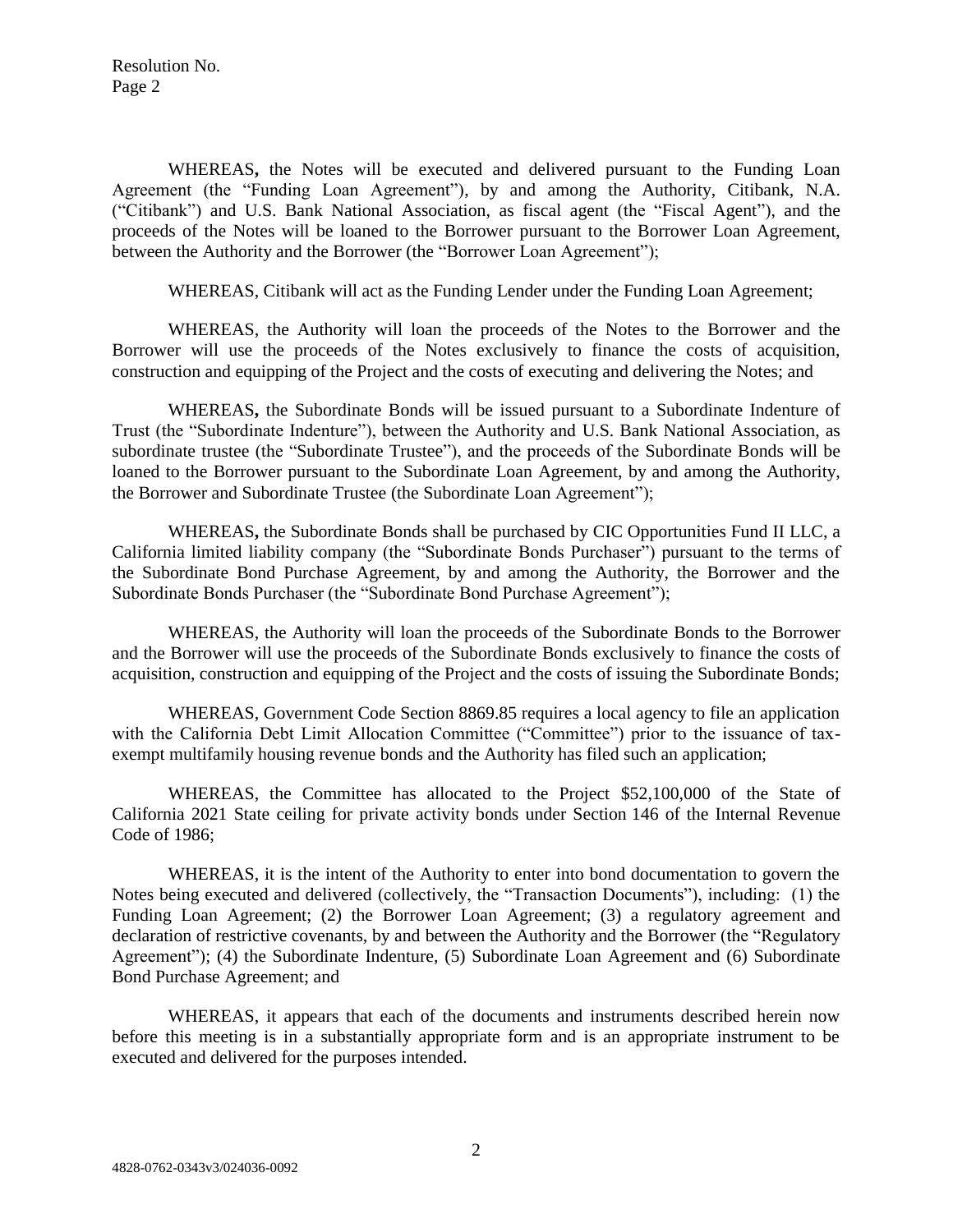## NOW, THEREFORE, THE BOARD OF COMMISSIONERS OF THE CHULA VISTA HOUSING AUTHORITY DOES HEREBY RESOLVE, ORDER AND DETERMINE AS FOLLOWS:

1. Authorization of Notes. In accordance with the Housing Authorities Law and pursuant to the Funding Loan Agreement, Authority authorizes the execution and delivery of notes in one or more series of tax-exempt notes and one or more series of taxable notes designated as "Chula Vista Housing Authority Multifamily Housing Revenue Notes (Columba Apartments) 2021 Series A- \_\_\_" (collectively, the "Notes"), with an interest rate or rates, a maturity date or dates and other terms as provided in the Funding Loan Agreement as finally executed for the Notes. The Notes shall be in substantially the form set forth in and otherwise in accordance with the Funding Loan Agreement, and shall be executed on behalf of Authority by the manual or facsimile signature of the Chair of the Board of Commissioners of the Authority (the "Chair") or the Executive Director of the Authority (the "Executive Director"), and the Notes shall be attested by the manual or facsimile signature of the Secretary of the Board of Commissioners of the Authority ("Secretary").

2. Authorization of Subordinate Bonds. In accordance with the Housing Authorities Law and pursuant to the Subordinate Indenture, Authority authorizes the issuance of a series of taxexempt bonds subordinate to the Notes designated as "Chula Vista Housing Authority Multifamily Housing Revenue Bonds (Columba Apartments) Subordinate 2021 Series A-\_\_" (the "Subordinate Bonds"), with an interest rate or rates, a maturity date or dates and other terms as provided in the Subordinate Indenture as finally executed for the Subordinate Bonds. The Subordinate Bonds shall be in substantially the form set forth in and otherwise in accordance with the Subordinate Indenture, and shall be issued on behalf of Authority by the manual or facsimile signature of the Chair or the Executive Director, and the Subordinate Notes shall be attested by the manual or facsimile signature of the Secretary.

3. Approval of Transaction Documents. The form of each of the Transaction Documents, in substantially the form on file with the Secretary, is hereby approved. The Chair, the Executive Director, and their authorized designee(s) (each, an "Authorized Officer") are authorized to execute, and the Secretary is authorized to attest, each of the Transaction Documents in substantially said form, with such additions thereto and changes therein as the Authorized Officer may approve or recommend in accordance with Section 5 hereof. The date, maturity date or dates, interest rate or rates, interest payment dates, denominations, form, registration privileges, manner of execution, place of payment, terms of redemption, and other terms of the Notes shall be as provided in the Funding Loan Agreement as finally executed, and the date, maturity date or dates, interest rate or rates, interest payment dates, denominations, form, registration privileges, manner of execution, place of payment, terms of redemption, and other terms of the Subordinate Bonds shall be as provided in the Subordinate Indenture as finally executed.

4. Approval of Transaction Documents. Any Authorized Officer is authorized to execute and deliver, and the Secretary is authorized to attest, any and all certificates, agreements and other documents ancillary to the Transaction Documents in the forms approved by the City Attorney, as general counsel to Authority ("General Counsel"), and by special counsel and bond counsel to the Authority and City on these matters, Stradling Yocca Carlson & Rauth (together, "Special Counsel").

5. Approval of Changes to Documents. Any Authorized Officer executing a document approved herein, in consultation with General Counsel and Special Counsel, is authorized to approve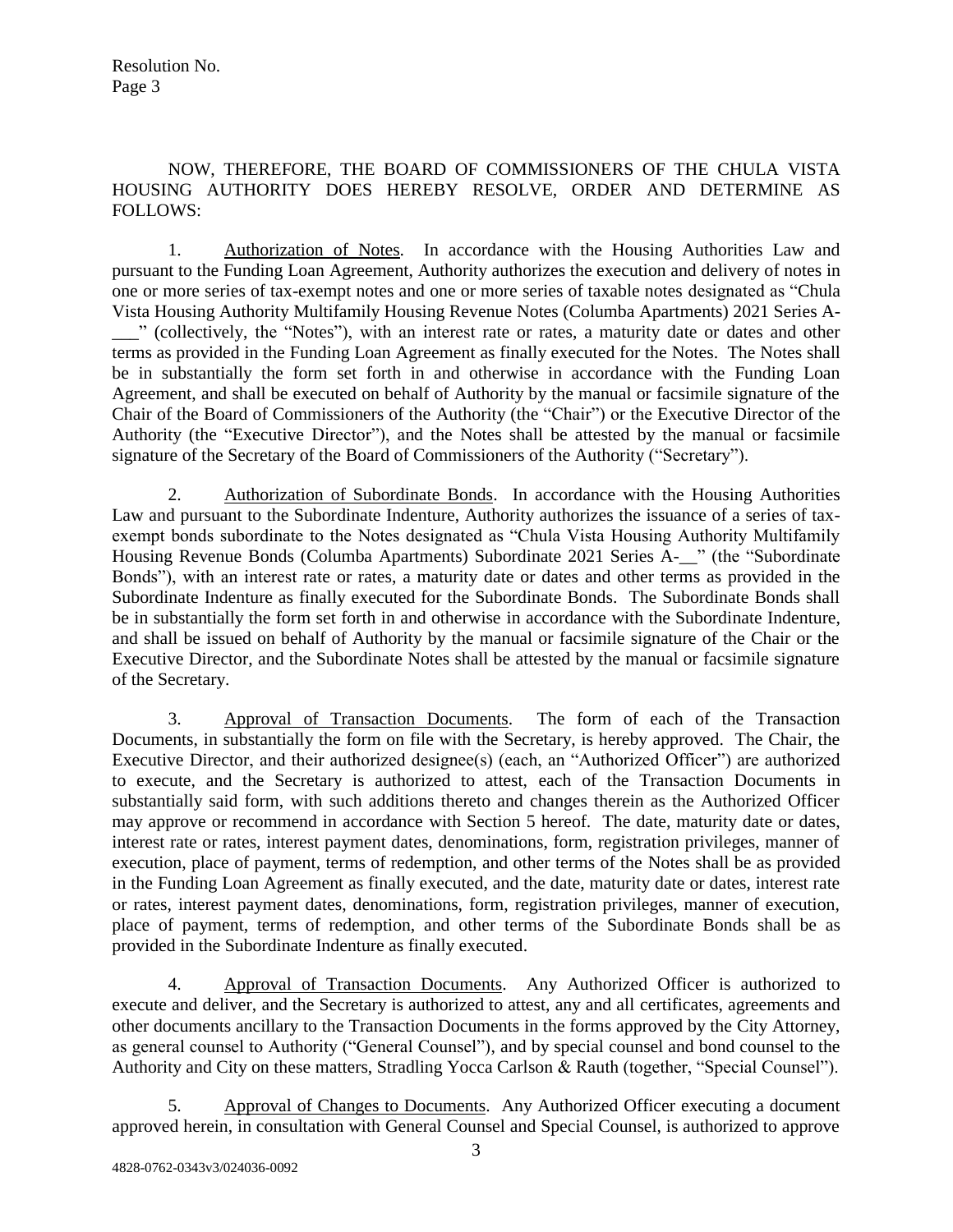Resolution No. Page 4

and make such modifications, changes or additions to Transaction Documents or other documents as may be necessary or advisable, and the approval of any modification, change or addition to any of the aforementioned agreements shall be evidenced conclusively by the execution and delivery thereof by such Authorized Officer and approval as to form by General Counsel and Special Counsel. Further, any Authorized Officer, acting alone, is authorized to execute any assignment agreement related to any mortgage note, mortgage, deed of trust or other document related to the loans made to the Borrower from the proceeds of the Notes and the Subordinate Bonds.

6. Actions Ratified and Authorized. All actions heretofore taken by the officers, employees and agents of Authority with respect to the execution and delivery of the Notes and the issuance of the Subordinate Bonds are approved, confirmed and ratified, and the officers, employees and agents of Authority are authorized and directed, for and in the name and on behalf of Authority, to do any and all things and take any and all actions and execute and deliver any and all certificates, agreements and other documents, including, but not limited to, those documents described in the Transaction Documents and the other documents herein approved, which they, or any of them, may deem necessary or advisable in order to consummate the lawful execution and delivery of the Notes and to effectuate the purposes thereof and of the documents herein approved in accordance with this resolution and resolutions heretofore adopted by the Board. In the event that the Secretary is unavailable to sign any document related to the Notes or Subordinate Bonds, any Deputy Secretary of the Authority may sign on behalf of the Secretary.

7. Further Consents, Approvals and Other Actions. All consents, approvals, notices, orders, requests and other actions permitted or required by any of the documents authorized by this Resolution or otherwise appropriate in the administration of the Notes and Subordinate Bonds and the lending program financed thereby, including without limitation any of the foregoing that may be necessary or desirable in connection with any amendment of such documents, any transfer of the Project, any substitution of security for the Notes or Subordinate Bonds, or any prepayment of the Notes or Subordinate Bonds may be taken or given by the Chair or the Executive Director, and the Chair or the Executive Director are hereby authorized and directed to give any such consent, approval, notice, order or request and to take any such action which such officer may deem necessary or desirable to further the purposes of this Resolution.

8. Conflicting Resolutions Repealed. As to the Notes, all prior resolutions or parts thereof, if any, in conflict herewith are, to the extent of such conflict, repealed.

9. Severability. If any section, paragraph or provision of this Resolution shall be held to be invalid or unenforceable for any reason, the invalidity or unenforceability of such section, paragraph or provision shall not affect any remaining sections, paragraphs or provisions of this Resolution.

10. Effectiveness of Resolution and Date Thereof. This Resolution shall take effect upon its adoption.

11. Certification. The Secretary shall certify to the passage and adoption of this Resolution.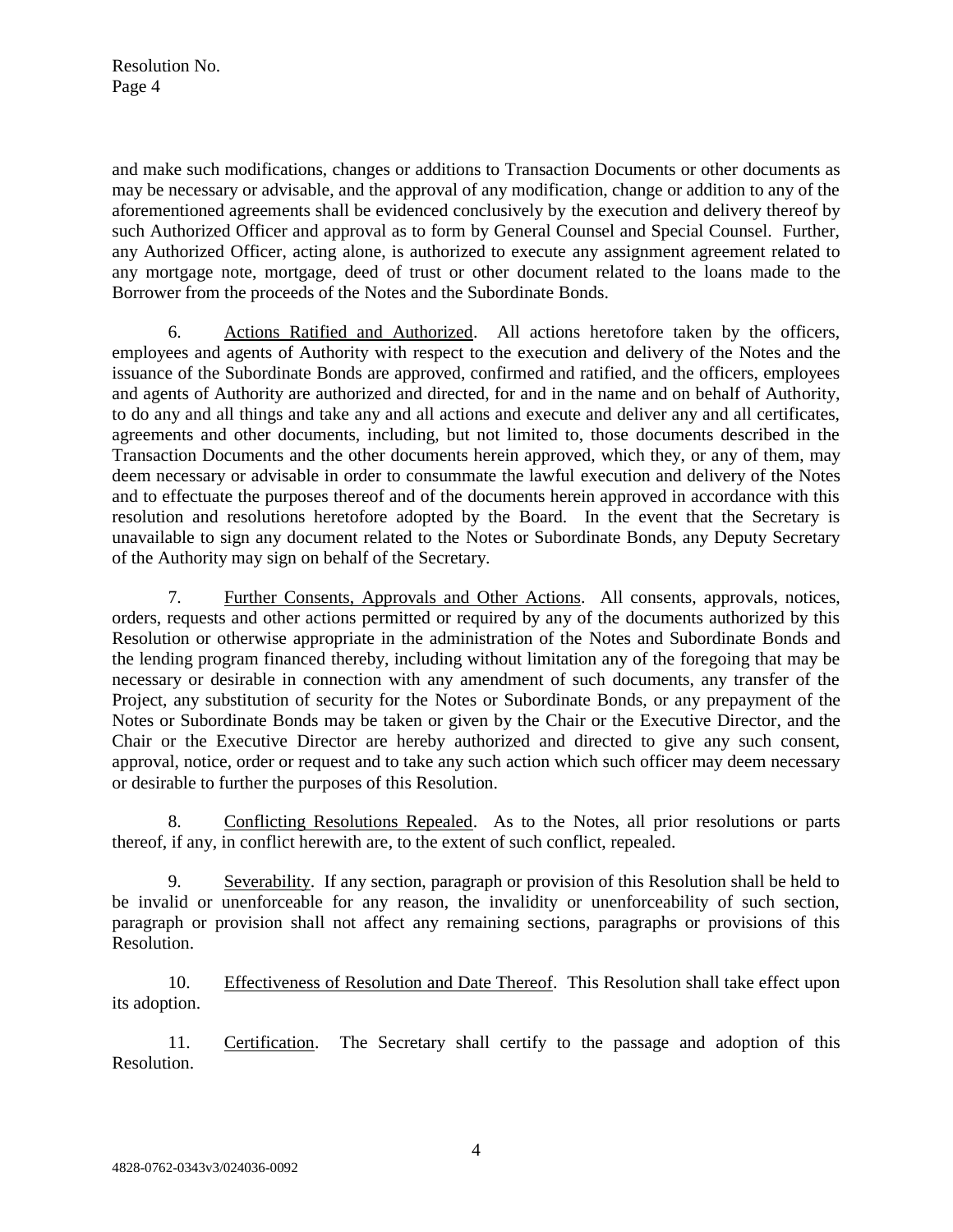Resolution No. Page 5

The foregoing Resolution was passed and adopted by the Board of Commissioners of the Chula Vista Housing Authority, California, this 12th day of October 2021, by the following vote, to wit:

AYES:

NOES:

ABSENT:

\_\_\_\_\_\_\_\_\_\_\_\_\_\_\_\_\_\_\_\_\_\_\_\_\_\_\_\_\_

Mayor

ATTEST:

**Secretary**